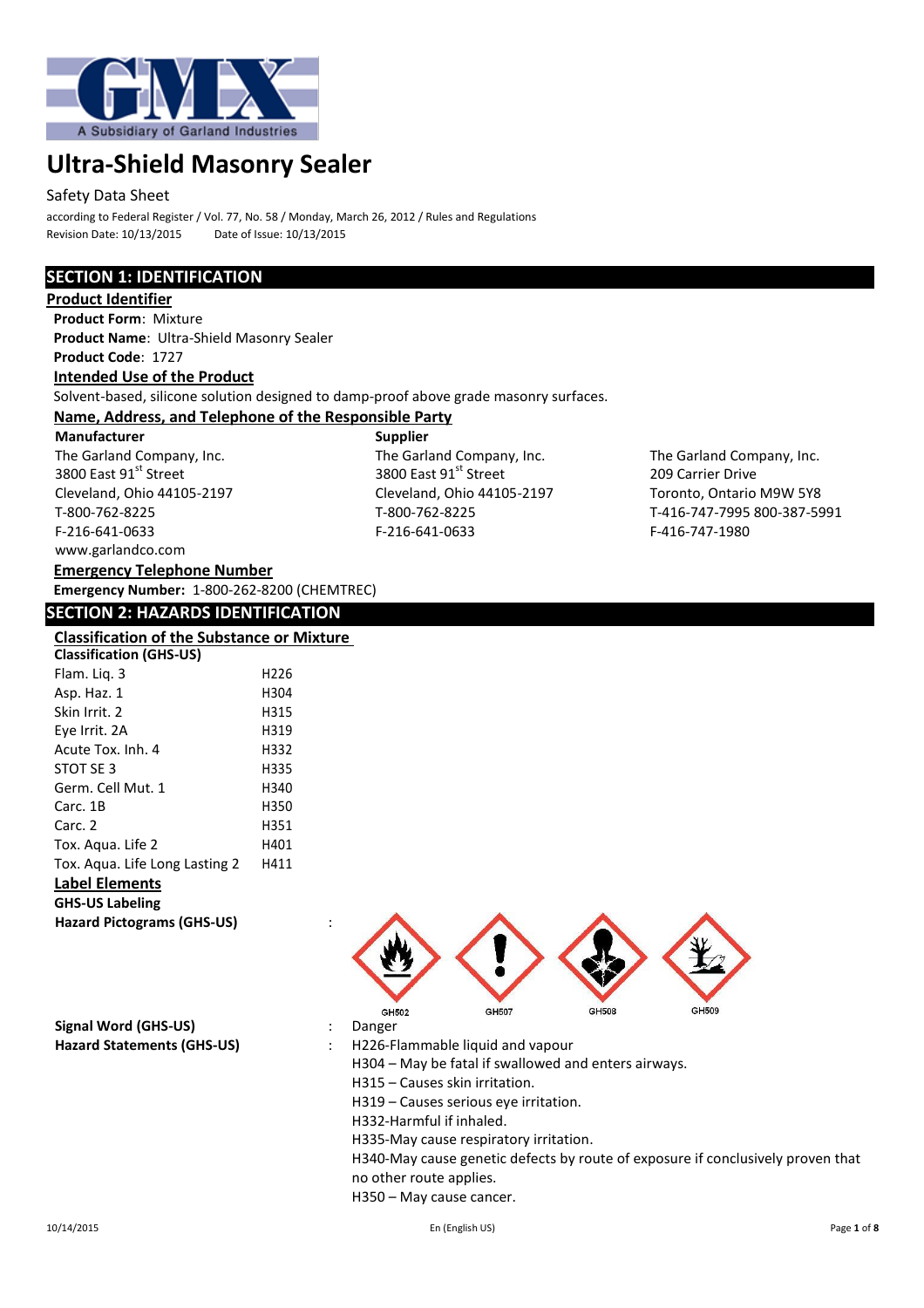Safety Data Sheet

According to Federal Register/Vol. 77, No. 58/Monday, March 26, 2012/Rules and Regulations<br>Revision Date: N/A<br>Date of issue: 10/14/2015 Date of issue:  $10/14/2015$ 

|                                          |   | H351-Suspected of causing cancer by route of exposure if conclusively proven that<br>no other route applies.<br>H401-Toxic to aquatic life.                                                                                                                                                                                                                                                                                        |
|------------------------------------------|---|------------------------------------------------------------------------------------------------------------------------------------------------------------------------------------------------------------------------------------------------------------------------------------------------------------------------------------------------------------------------------------------------------------------------------------|
|                                          |   | H411-Toxic to aquatic life with long lasting effects.                                                                                                                                                                                                                                                                                                                                                                              |
| <b>Precautionary Statements (GHS-US)</b> | ÷ | P201 - Obtain special instructions before use.<br>P202 - Do not handle until all safety precautions have been read and understood.<br>P210 - Keep away from heat/sparks/open flames/hot surfaces. - no smoking.<br>P233 - Keep container tightly closed.<br>P240 - Ground/bond container and receiving equipment.<br>P241 - Use explosion-proof electrical/ventilating/lighting/ equipment.<br>P242 - Use only non-sparking tools. |
|                                          |   | P243 - Take precautionary measures against static discharge.<br>P261 - Avoid breathing dust/fume/gas/mist/vapours/spray.<br>P264 - Wash face, hands and any exposed skin thoroughly after handling.<br>P271 - Use only outdoors or in a well-ventilated area.<br>P273 - Avoid release to the environment.                                                                                                                          |
|                                          |   | P280 - Wear protective gloves/protective clothing/eye protection/face protection.<br>P281 - Use personal protective equipment as required.<br>P301 + P310 - IF SWALLOWED: Immediately call a POISON CENTER or<br>doctor/physician.                                                                                                                                                                                                 |
|                                          |   | P302 + P352 - IF ON SKIN: Wash with plenty of soap and water.<br>P303 + P361 + P353 - IF ON SKIN (or hair): Remove/Take off immediately all<br>contaminated clothing. Rinse skin with water/shower.<br>P305 + P351 + P338 - IF IN EYES: Rinse cautiously with water for several minuts.                                                                                                                                            |
|                                          |   | Remove contact lenses, if present and easy to do. Continue rinsing.<br>P304 + P340 - IF INHALED: Remove to fresh air and keep at rest in a position<br>comfortable for breathing.                                                                                                                                                                                                                                                  |
|                                          |   | P308 + P313 - IF exposed or concerned: Get medical advice/attention.<br>P312 - Call a POISON CENTER or doctor/physician if you feel unwell.<br>P331 - Do NOT induce vomiting.                                                                                                                                                                                                                                                      |
|                                          |   | P332 + P313 - If skin irritation occurs: Get medical advice/attention.<br>P337 + P313 - If eye irritation persists: Get medical advice/attention.<br>P362 - Take off contaminated clothing and wash before reuse.<br>P370 + P378 - In case of fire: Use for extinction.                                                                                                                                                            |
|                                          |   | P391 - Collect spillage.<br>P403 + P233 - Store in a well-ventilated place. Keep container tightly closed.<br>P403 + P235 - Store in a well-ventilated place. Keep cool.<br>P405 - Store locked up.                                                                                                                                                                                                                                |
|                                          |   | P501 - Dispose of contents/container to an approved waste disposal plant.                                                                                                                                                                                                                                                                                                                                                          |

# **SECTION 3: COMPOSITION/INFORMATION ON INGREDIENTS**

**Substance**

Not available

**Mixture**

| .                      |                           |         |                                |
|------------------------|---------------------------|---------|--------------------------------|
| <b>Name</b>            | <b>Product identifier</b> | % (w/w) | <b>Classification (GHS-US)</b> |
| 1,3,5-Trimethylbenzene | (CAS No) 108-67-8         | $1 - 5$ | Flam. Liq. 3, H226             |
|                        |                           |         | Skin Irrit. 2, H315            |
|                        |                           |         | Eye Irrit. 2A, H319            |
|                        |                           |         | STOT SE 3, H335                |
|                        |                           |         | Asp. Tox. 1, H304              |
|                        |                           |         | Aquatic Acute 2, H401          |
|                        |                           |         | Aquatic Chronic 2, H411        |
| Pseudocumene           | (CAS No) 95-63-6          | $1 - 5$ | Flam. Liq. 3, H226             |
|                        |                           |         | Acute Tox. 4 (Inhalation:      |
|                        |                           |         | Vapor), H332                   |
| 10/14/2015             | En (English US)           |         | Page 2 of 8                    |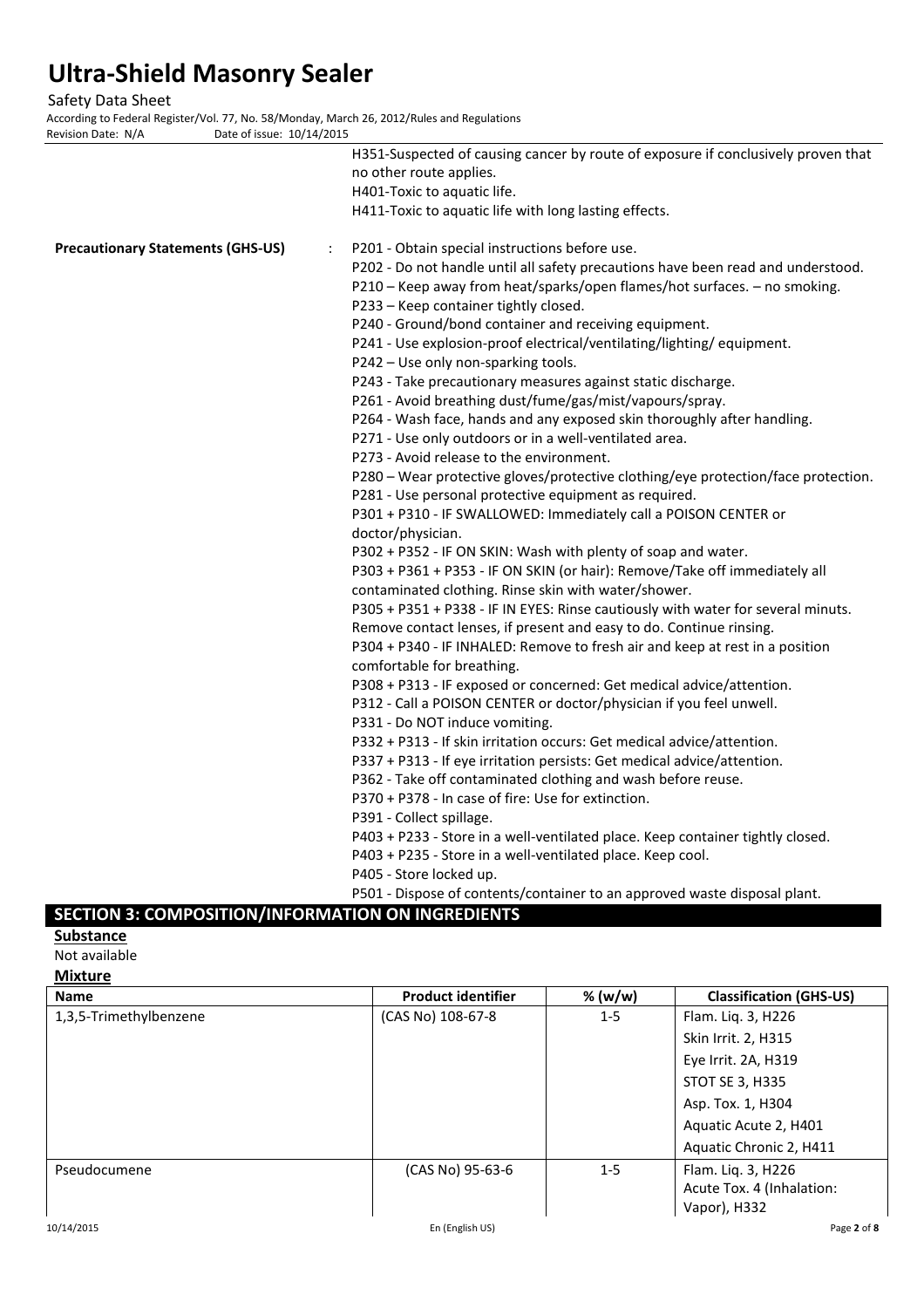Safety Data Sheet

According to Federal Register/Vol. 77, No. 58/Monday, March 26, 2012/Rules and Regulations Date of issue: 10/14/2015

|                         |                    |         | Skin Irrit. 2, H315<br>Eye Irrit. 2A, H319<br>Carc. 2, H351<br>STOT SE 3, H335<br>Asp. Tox. 1, H304<br>Aquatic Acute 2, H401<br>Aquatic Chronic 2, H411 |
|-------------------------|--------------------|---------|---------------------------------------------------------------------------------------------------------------------------------------------------------|
| Ethylbenzene            | (CAS No) 100-41-4  | $1 - 5$ |                                                                                                                                                         |
| <b>Stoddard Solvent</b> | (CAS No) 8052-41-3 | 80-90   | Flam. Liq. 3, H226<br>Muta. 1B, H340<br>Carc. 1B, H350<br>Asp. Tox. 1, H304                                                                             |

## Full text of H-Phrases: See Section 16

### **SECTION 4: FIRST AID MEASURES**

#### **Description of First Aid Measures**

**First-aid Measures General**: Immediate medical attention is required. Show this safety data sheet to the doctor in attendance. Remove from exposure, lie down.

**First-aid Measures After Inhalation**: Move to fresh air. Call a physician immediately.

**First-aid Measures After Skin Contact**: Wash off immediately with soap and plenty of water removing all contaminated clothes and shoes.

**First-aid Measures After Eye Contact**: Immediately flush with plenty of water. After initial flushing, remove any contact lenses and continue flushing for at least 15 minutes. Keep eye wide open while rinsing. Remove from exposure, lie down. Call a physician immediately.

**First-aid Measures After Ingestion**: Do not induce vomiting. Call a physician or Poison Control Center immediately. Never give anything by mouth to an unconscious person.

## **SECTION 5: FIRE-FIGHTING MEASURES**

#### **Extinguishing Media**

**Suitable Extinguishing Media:** Foam. Dry powder. Dry chemical. Carbon dioxide (CO2).

**Unsuitable Extinguishing Media:** Do not use a solid water stream as it may scatter and spread fire.

#### **Special Hazards Arising From the Substance or Mixture**

Keep product and empty container away from heat and sources of ignition.

### **Advice for Firefighters**

**Protection During Firefighting:** As in any fire, wear self-contained breathing apparatus pressure-demand, MSHA/NIOSH (approved or equivalent) and full protective gear. Standard procedure for chemical fires.

### **Reference to Other Sections**

Refer to section 9 for flammability properties.

### **SECTION 6: ACCIDENTAL RELEASE MEASURES**

### **Personal Precautions, Protective Equipment and Emergency Procedures**

**General Measures**: Use personal protective equipment. Keep people away from and upwind of spill/leak. Remove all sources of ignition. Evacuate personnel to safe areas. Ensure adequate ventilation.

#### **Environmental Precautions**

Prevent further leakage or spillage if safe to do so. Prevent product from entering drains.

### **Methods and Material for Containment and Cleaning Up**

Dike with inert absorbent material. Dam up. Soak up with inert absorbent material. Pick up and transfer to properly labeled containers. Soak up with inert absorbent material (e.g. sand, silica gel, acid binder, universal binder, sawdust).

### **Reference to Other Sections**

See heading 8, Exposure Controls and Personal Protection.

## **SECTION 7: HANDLING AND STORAGE**

## **Precautions for Safe Handling**

**Precautions for Safe Handling:** Wear personal protective equipment. Do not breathe vapors or spray mist. Ensure adequate ventilation. Keep away from open flames, hot surfaces and sources of ignition. Take precautionary measures against static discharges. Use only in an area containing flame proof equipment. To avoid ignition of vapors by static electricity discharge, all metal parts of the equipment must be grounded.

**Hygiene Measures:** Handle in accordance with good industrial hygiene and safety procedures. Wash hands and other exposed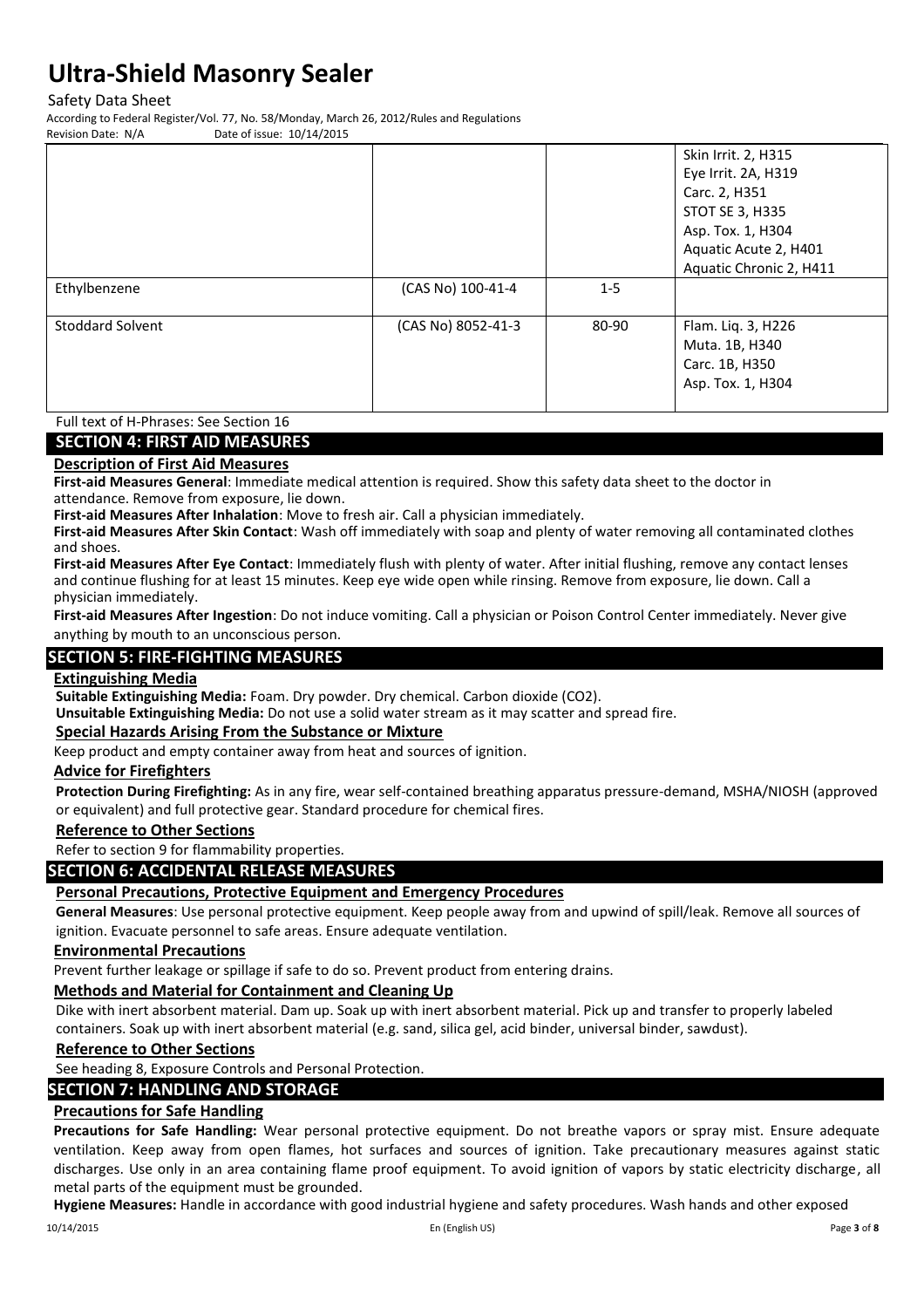### Safety Data Sheet

According to Federal Register/Vol. 77, No. 58/Monday, March 26, 2012/Rules and Regulations

Date of issue: 10/14/2015

areas with mild soap and water before eating, drinking, or smoking and again when leaving work.

### **Conditions for Safe Storage, Including Any Incompatibilities**

**Storage Conditions:** Keep in properly labeled containers. Keep tightly closed in a dry and cool place.

### **SECTION 8: EXPOSURE CONTROLS/PERSONAL PROTECTION**

| <b>Control Parameters</b>    |                                |                          |
|------------------------------|--------------------------------|--------------------------|
| Stoddard Solvent (8052-41-3) |                                |                          |
| USA ACGIH                    | ACGIH TWA (mg/m <sup>3</sup> ) | 525 mg/m <sup>3</sup>    |
| USA OSHA                     | OSHA PEL (TWA) $(mg/m3)$       | 2900 mg/m $\overline{S}$ |
| Mexico                       | OEL TWA (ppm)                  | $100$ ppm                |
| Mexico                       | OEL STEL (ppm)                 | $200$ ppm                |
| Ontario                      | OEL TWA (ppm)                  | $100$ ppm                |

| 1,3,5-trimethylbenzene (108-67-8) |                                      |          |
|-----------------------------------|--------------------------------------|----------|
| USA NIOSH                         | NIOSH REL (TWA) (mg/m <sup>3</sup> ) | 125 mg/m |
| USA NIOSH                         | NIOSH REL (TWA) (ppm)                | 25 ppm   |

### **Exposure Controls**

**Appropriate Engineering Controls:** Ensure adequate ventilation, especially in confined areas. **Personal Protective Equipment:** Wear a positive-pressure supplied-air respirator.



**Hand Protection:** Protective gloves.

**Eye Protection:** Tightly fitting safety goggles. Safety glasses with side-shields.

**Skin and Body Protection:** Long sleeved clothing. Chemical resistant apron. Impervious butyl rubber gloves. Break through time. Lightweight protective clothing. Antistatic boots.

**Other Information:** When using, do not eat, drink, or smoke.

| <b>SECTION 9: PHYSICAL AND CHEMICAL PROPERTIES</b>           |  |                                   |  |  |  |  |
|--------------------------------------------------------------|--|-----------------------------------|--|--|--|--|
| <b>Information on Basic Physical and Chemical Properties</b> |  |                                   |  |  |  |  |
| <b>Physical State</b>                                        |  | Liquid                            |  |  |  |  |
| Appearance                                                   |  | Colorless                         |  |  |  |  |
| Odor                                                         |  | <b>Petroleum Distillates</b>      |  |  |  |  |
| <b>Odor Threshold</b>                                        |  | Not available                     |  |  |  |  |
| рH                                                           |  | Not available                     |  |  |  |  |
| Relative Evaporation Rate (butyl acetate = 1)                |  | 40x slower (ether = $1$ )         |  |  |  |  |
| <b>Melting Point</b>                                         |  | Not available                     |  |  |  |  |
| <b>Freezing Point</b>                                        |  | Not available                     |  |  |  |  |
| <b>Boiling Point</b>                                         |  | 300-390°F / 149199°C              |  |  |  |  |
| <b>Flash Point</b>                                           |  | $41^{\circ}$ C (105 $^{\circ}$ F) |  |  |  |  |
| <b>Auto-ignition Temperature</b>                             |  | 282°C (540°F)                     |  |  |  |  |
| <b>Decomposition Temperature</b>                             |  | Not available                     |  |  |  |  |
| Flammability (solid, gas)                                    |  | Combustible                       |  |  |  |  |
| Lower Flammable Limit                                        |  | Not available                     |  |  |  |  |
| Upper Flammable Limit                                        |  | Not available                     |  |  |  |  |
| <b>Vapor Pressure</b>                                        |  | 5 mmHg                            |  |  |  |  |
| Relative Vapor Density at 68°F (20°C)                        |  | 3.9 $\omega$ Air = 1              |  |  |  |  |
| <b>Relative Density</b>                                      |  | Lighter than water                |  |  |  |  |
| <b>Specific Gravity</b>                                      |  | .81                               |  |  |  |  |
| <b>Solubility</b>                                            |  | Slightly soluble                  |  |  |  |  |
| Partition coefficient: n-octanol/water                       |  | Not available                     |  |  |  |  |

- **Viscosity :** Viscous liquid
- **Explosion Data – Sensitivity to Mechanical Impact :** Not available **Explosion Data – Sensitivity to Static Discharge :** Not available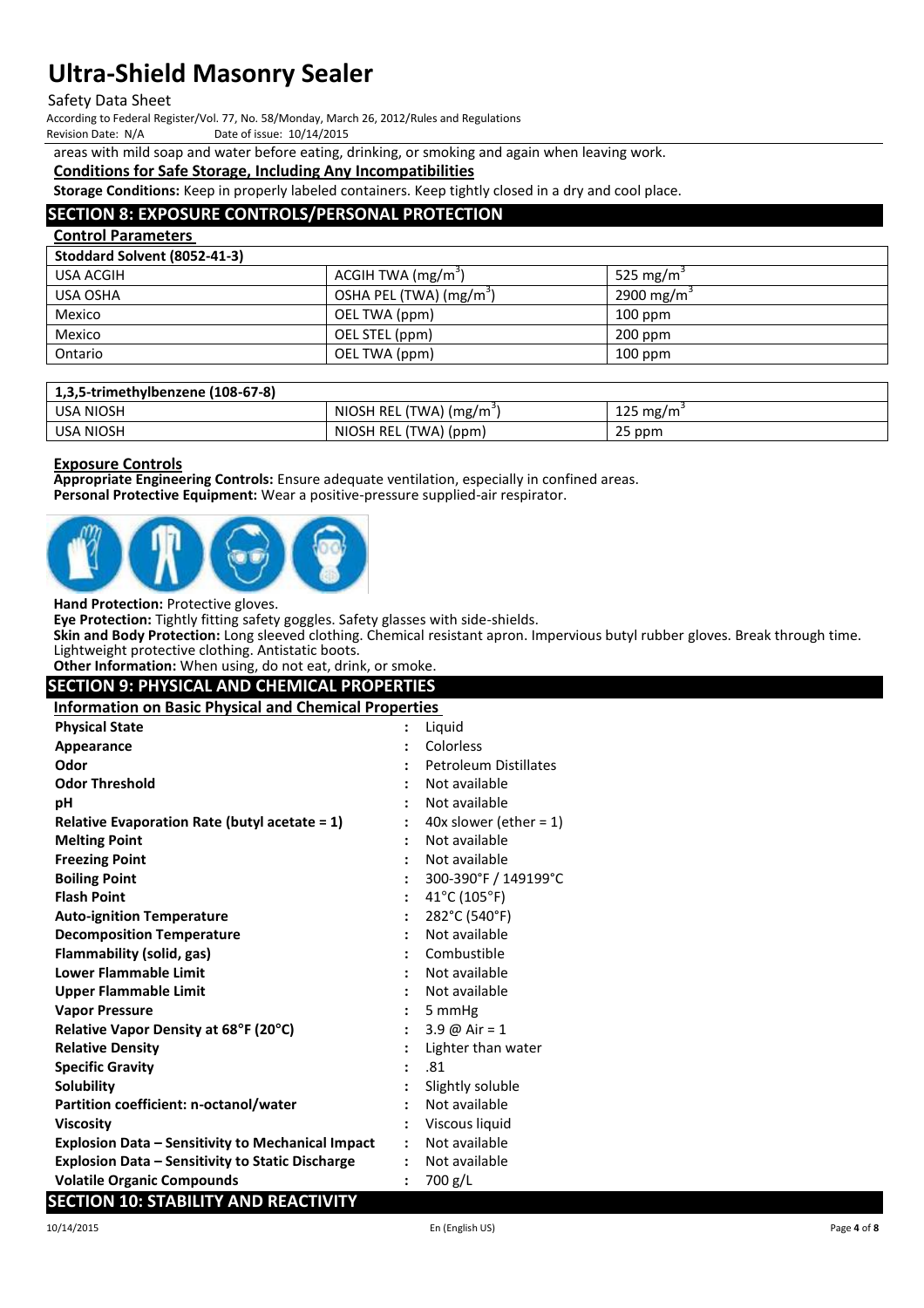Safety Data Sheet

According to Federal Register/Vol. 77, No. 58/Monday, March 26, 2012/Rules and Regulations

Date of issue: 10/14/2015

**Chemical Stability:** Stable under recommended storage conditions. Hazardous polymerization does not occur.

**Possibility of Hazardous Reactions:** Hazardous polymerization does not occur

**Conditions to Avoid:** Keep away from heat, sparks and open flames. Heating in air.

**Incompatible Materials:** Strong oxidizing agents.

**Hazardous Decomposition Products:** Carbon oxides.

### **SECTION 11: TOXICOLOGICAL INFORMATION**

**Information On Toxicological Effects - Product**

**Acute Toxicity:** Not classified

**LD50 and LC50 Data:** Not available

**Skin Corrosion/Irritation:** Causes skin irritation.

**Serious Eye Damage:** Causes serious eye irritation.

**Respiratory or Skin Sensitization:** May cause respiratory irritation.

**Germ Cell Mutagenicity:** May cause genetic defects by route of exposure if conclusively proven that no other route applies.

**Teratogenicity:** Not available

**Carcinogenicity:** May cause cancer.

**Specific Target Organ Toxicity (Repeated Exposure):** May cause respiratory irritation.

**Reproductive Toxicity:** Not available

**Aspiration Hazard:** Not available

**Specific Target Organ Toxicity (Single Exposure):** Not classified

**Symptoms/Injuries After Inhalation:** Harmful if inhaled.

**Symptoms/Injuries After Skin Contact:** May cause skin irritation.

**Symptoms/Injuries After Eye Contact:** Causes serious eye irritation.

**Symptoms/Injuries After Ingestion:** May be fatal if swallowed and enters airways.

**Chronic Symptoms:** Not available

#### **Information on Toxicological Effects – Ingredient(s)**

### **LD50 and LC50 Data**

| Ethyl Benzene (100-41-4)   |                   |
|----------------------------|-------------------|
| LD50 Oral Rat              | $3,500$ mg/kg     |
| LD50 Dermal Rabbit         | 15,354 mg/kg      |
| <b>LC50 Inhalation Rat</b> | 17.2 mg/L Rat 4 h |
| Pseudocumene (95-63-6)     |                   |
| <b>LC50 Inhalation Rat</b> | $3,400$ mg/kg     |
| LD50 Dermal Rabbit         | $3,160$ mg/kg     |
| <b>LC50 Inhalation Rat</b> | 18 $g/m3$ Rat 4 h |

### **Carcinogenicity Data:**

| Ethyl Benzene (100-41-4)                  |    |
|-------------------------------------------|----|
| <b>IARC Group</b>                         | 2B |
| ACGIH                                     | A3 |
| <b>SECTION 12: ECOLOGICAL INFORMATION</b> |    |

# **Toxicity**

Ethyl Benzene

### **Freshwater Algae Data**

Selenastrum capricornutum EC50=4.6 mg/L (72 h)

Selenastrum capricornutum EC50>438 mg/L (96 h)

### **Microtox Data**

Photobacterium phosphoreum EC50=9.68 mg/L (30 min)

Nitrosomonas EC50=96 mg/L (24 h)

### **Water Flea Data**

Daphnia magna EC501.8 - 2.4 mg/L (48 h)

## Pseudocumene

**Water Flea Data**

Daphnia magna EC50=6.14 mg/L (48 h)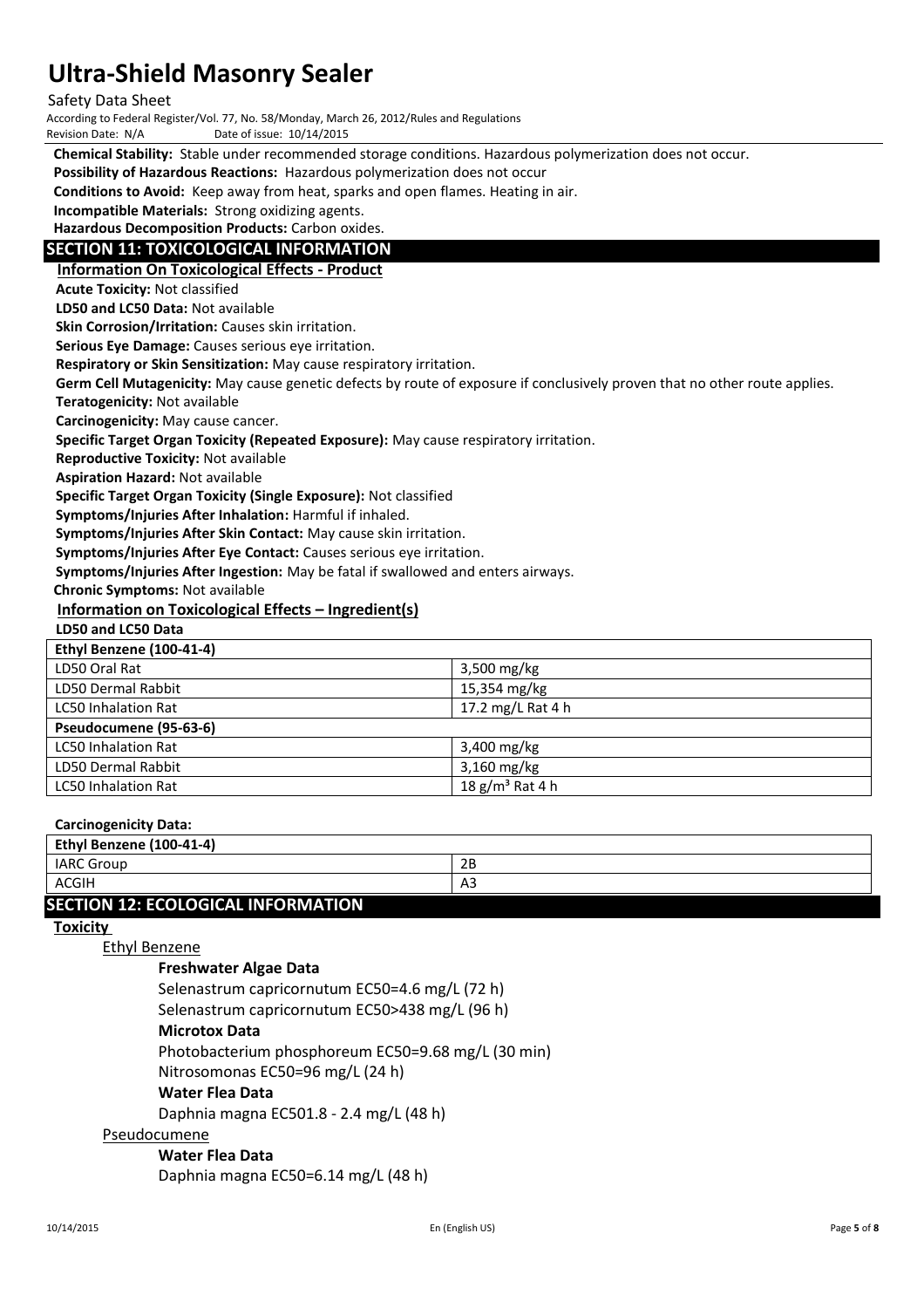### Safety Data Sheet

According to Federal Register/Vol. 77, No. 58/Monday, March 26, 2012/Rules and Regulations Date of issue: 10/14/2015

| Persistence/Degradability       |
|---------------------------------|
| Bioaccumulation/ Accumulation   |
| Mobility in Environmental Media |

Not available Not available Not available

Ethyl Benzene

log Pow = 3.118 Pseudocumene log Pow = 3.63

# **SECTION 13: DISPOSAL CONSIDERATIONS**

**Waste Disposal Recommendations:** Should not be released into the environment. It must undergo special treatment, e.g. at suitable disposal site, to comply with local regulations.

**Contaminated Packaging:** Clean container with water. Empty containers should be taken for local recycling, recovery or waste disposal.

**USEPA Waste Number:** D001

| <b>SECTION 14: TRANSPORT INFORMATION</b> |                      |                                               |  |  |  |  |  |
|------------------------------------------|----------------------|-----------------------------------------------|--|--|--|--|--|
| In Accordance with DOT                   |                      |                                               |  |  |  |  |  |
| <b>Special Instructions</b>              | $\ddot{\cdot}$       | Non-Regulated Material per 49 CFR 173.150(f)  |  |  |  |  |  |
| <b>Proper Shipping Name</b>              |                      | TARS, LIQUID, NOT REGULATED, NON BULK         |  |  |  |  |  |
| <b>Hazard Class</b>                      |                      |                                               |  |  |  |  |  |
| <b>Identification Number</b>             |                      | <b>UN1993</b>                                 |  |  |  |  |  |
| <b>Packing Group</b>                     |                      | $\mathbf{III}$                                |  |  |  |  |  |
| In Accordance with IMDG                  |                      |                                               |  |  |  |  |  |
| <b>Proper Shipping Name</b>              | $\ddot{\phantom{a}}$ | Flammable Liquid, N.O.S                       |  |  |  |  |  |
| <b>Hazard Class</b>                      |                      | 3                                             |  |  |  |  |  |
| <b>Identification Number</b>             | $\ddot{\phantom{a}}$ | <b>UN1139</b>                                 |  |  |  |  |  |
| <b>Packing Group</b>                     | $\ddot{\phantom{0}}$ | Ш                                             |  |  |  |  |  |
| In Accordance with IATA                  |                      |                                               |  |  |  |  |  |
| <b>Proper Shipping Name</b>              |                      | Flammable Liquid, N.O.S.                      |  |  |  |  |  |
| <b>Hazard Class</b>                      | $\ddot{\phantom{a}}$ | 3                                             |  |  |  |  |  |
| <b>Identification Number</b>             |                      | <b>UN1139</b>                                 |  |  |  |  |  |
| <b>Packing Group</b>                     |                      | Ш                                             |  |  |  |  |  |
| <b>Marine Pollutant</b>                  | $\bullet$            | Yes                                           |  |  |  |  |  |
| In Accordance with TDG                   |                      |                                               |  |  |  |  |  |
| <b>Proper Shipping Name</b>              |                      | Combustible liquids, N.O.S. (Mineral Spirits) |  |  |  |  |  |
| <b>Hazard Class</b>                      |                      | 3                                             |  |  |  |  |  |
| <b>Identification Number</b>             |                      | <b>UN1993</b>                                 |  |  |  |  |  |
| <b>Packing Group</b>                     |                      | III                                           |  |  |  |  |  |
| <b>Marine Pollutant</b>                  |                      | Yes                                           |  |  |  |  |  |

## **SECTION 15: REGULATORY INFORMATION**

## **International Inventories**

| <b>Chemical Name</b>       | <b>TSCA</b>     | <b>DSL</b> | <b>NDSL</b> | <b>EINECS</b>   | <b>ELINCS</b>            | <b>ENCS</b> | <b>CHINA</b> | <b>KECL</b> | <b>PICCS</b> | <b>AICS</b> |
|----------------------------|-----------------|------------|-------------|-----------------|--------------------------|-------------|--------------|-------------|--------------|-------------|
| Ethyl Benzene              | x               | X          |             | x               | $\overline{\phantom{0}}$ | Χ           | x            | X           | x            | X           |
| Isooctyl trimethoxy silane | X               | X          |             | x               | $\overline{\phantom{0}}$ | -           | x            | x           | X            | X           |
| Stoddard solvent           | X               | X          |             | x               | -                        | -           | х            | X           | x            | Χ           |
| Pseudocumene               | x               | X          |             | Χ               | -                        | Χ           | Χ            | х           | x            | Χ           |
| <b>TSCA</b>                |                 | Complies   |             |                 |                          |             |              |             |              |             |
| <b>DSL</b>                 |                 | Complies   |             |                 |                          |             |              |             |              |             |
| <b>NDSL</b>                | Complies        |            |             |                 |                          |             |              |             |              |             |
| <b>EINECS</b>              | Complies        |            |             |                 |                          |             |              |             |              |             |
| <b>ELINCS</b>              | Does not Comply |            |             |                 |                          |             |              |             |              |             |
| <b>ENCS</b>                | Does not Comply |            |             |                 |                          |             |              |             |              |             |
| <b>CHINA</b>               |                 | Complies   |             |                 |                          |             |              |             |              |             |
| 10/14/2015                 |                 |            |             | En (English US) |                          |             |              |             |              | Page 6 of 8 |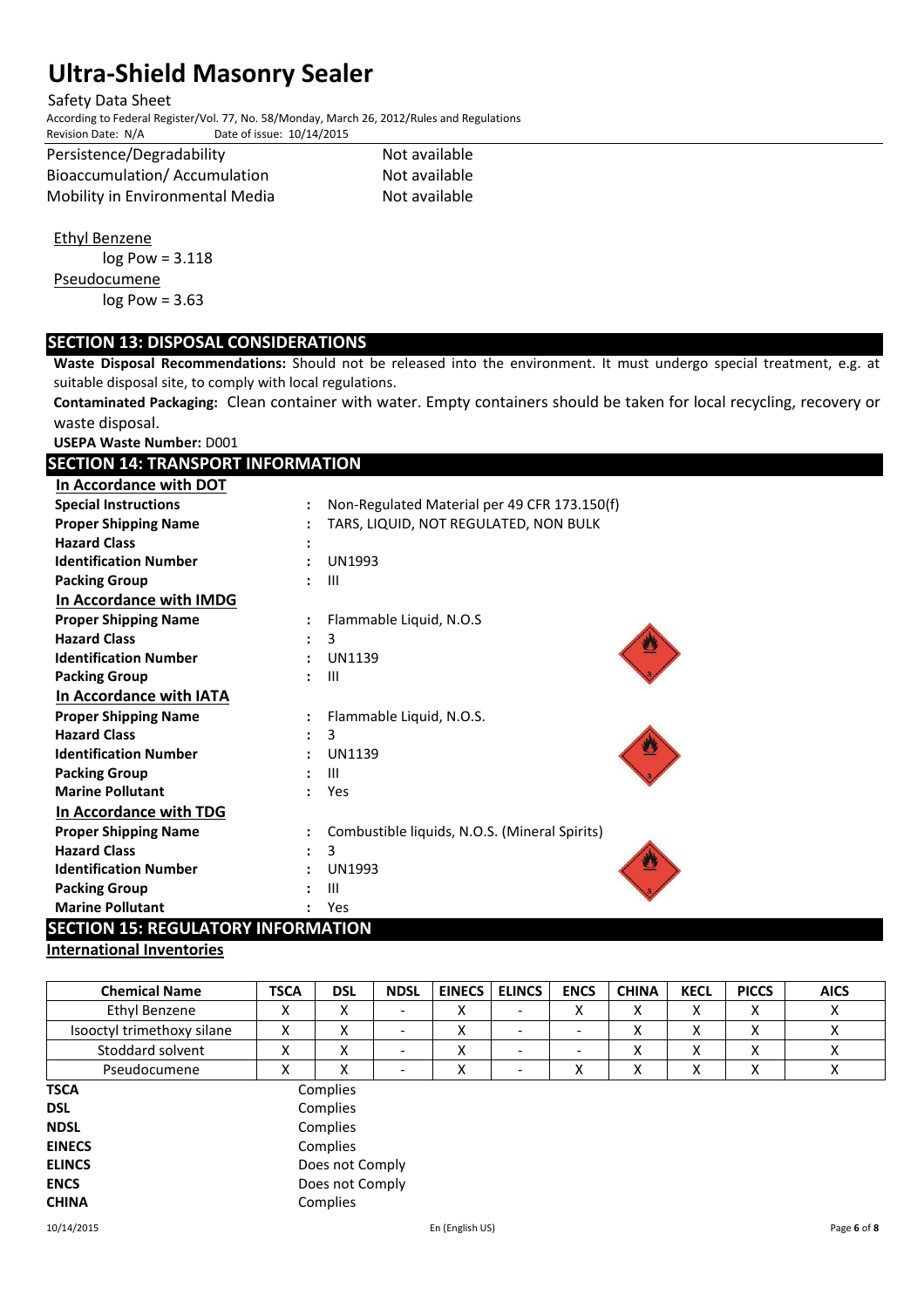Safety Data Sheet

According to Federal Register/Vol. 77, No. 58/Monday, March 26, 2012/Rules and Regulations Date of issue: 10/14/2015

|              | <b>Chemical Name</b> | <b>TSCA</b> | <b>DSL</b> | <b>NDSL</b> | <b>EINECS</b> | <b>ELINCS</b> I | <b>ENCS</b> | <b>CHINA</b> | <b>KECL</b> | <b>PICCS</b> | <b>AICS</b> |
|--------------|----------------------|-------------|------------|-------------|---------------|-----------------|-------------|--------------|-------------|--------------|-------------|
| <b>KECL</b>  |                      |             | Complies   |             |               |                 |             |              |             |              |             |
| <b>PICCS</b> |                      | Complies    |            |             |               |                 |             |              |             |              |             |
| <b>AICS</b>  |                      |             | Complies   |             |               |                 |             |              |             |              |             |

## **US Federal Regulations**

### **SARA 313**

Section 313 of Title III of the Superfund Amendments and Reauthorization Act of 1986 (SARA). This product contains a chemical or chemicals which are subject to the reporting requirements of the Act and Title 40n of the Code of Federal Regulations, Part 372:

| <b>Chemical Name</b>            | <b>SARA 313 - Threshold Values</b> |
|---------------------------------|------------------------------------|
| Ethyl Benzene (CAS #: 100-41-4) | 0.1%                               |
| Pseudocumene (CAS #: 95-63-6)   | 0%                                 |

### **Clean Air Act, Section 112 Hazardous Air Pollutants (HAPs) (see 40 CFR 61)**

This product contains the following HAPs: **Chemical Name**  Ethyl Benzene (CAS #: 100-41-4) Methanol (CAS #: 67-56-1)

### **California Proposition 65**

WARNING: This product contains a chemical(s) known to the State of California to cause cancer and birth or other reproductive harm.

| <b>Chemical Name</b> | <b>CAS-No</b> | `ategori          | <b>Type</b> |
|----------------------|---------------|-------------------|-------------|
| Ethyl<br>Benzene     | 100-41-4      | Iarcinogen<br>-a' |             |

#### **State Right-to-Know**

| <b>Chemical Name</b> | <b>Massachusetts</b> | <b>New Jersey</b> | <b>Pennsylvania</b> | <b>Illinois</b> | <b>Rhode Island</b> |
|----------------------|----------------------|-------------------|---------------------|-----------------|---------------------|
| Ethyl Benzene        |                      |                   |                     |                 |                     |
| Stoddard solvent     |                      |                   |                     |                 |                     |
| Pseudocumene         |                      |                   |                     |                 |                     |

### **Canadian Regulations**

| <b>Ultra-Shield Masonry Sealer</b> |                                         |  |  |  |
|------------------------------------|-----------------------------------------|--|--|--|
| <b>WHMIS Classification</b>        | Class B Division 3 - Combustible liquid |  |  |  |
|                                    |                                         |  |  |  |
|                                    |                                         |  |  |  |

## **SECTION 16: OTHER INFORMATION, INCLUDING DATE OF PREPARATION OR LAST REVISION**

**Revision date :** 10/14/2015

**Other Information :** This document has been prepared in accordance with the SDS requirements of the OSHA Hazard Communication Standard 29 CFR 1910.1200.

### **Party Responsible for the Preparation of This Document**

The Garland Company, Inc. 3800 East 91st Street Cleveland, Ohio 44105-2197 T-800-762-8225

 $\overline{a}$ 

*This information is based on our knowledge as of the Revision Date and is intended to describe the product only for the purposes of health, safety, and environmental requirements as of the Revision Date. It should not therefore be construed as guaranteeing any*  specific property of the product nor as providing any warranty, expressed or implied. The user assumes all responsibility, liability,